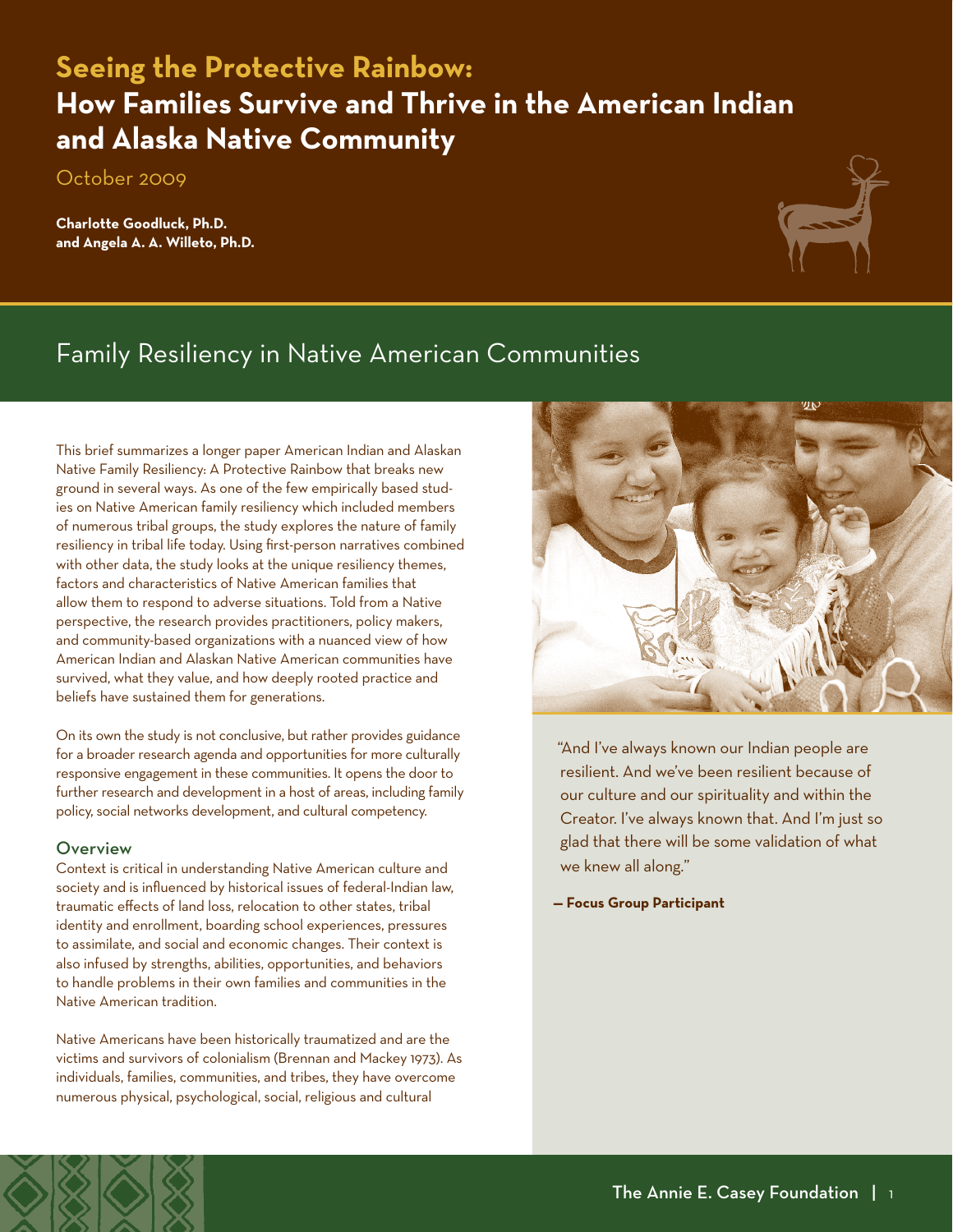abuses caused by insensitive or even intentionally harmful federal actions and policies. As a result, children were removed from their families and communities, families destroyed, and tribes separated from their land. Native American approaches to coping with these radical social and cultural changes are the foundation for the study summarized in this brief. The study looked in detail at family resiliency and includes many examples of resilience promoting behavior in individuals and families. These examples and stories paint a powerful picture of how family strengths and resiliency support the development and well-being of individuals, families, and as a result the community in general.

Family resiliency provides a powerful lens for disassembling the components of culture and practice and a compelling means to understand social networks in Native American communities in a new way. This study explores the complexity of family resiliency and connects an array of factors without elevating any single one as a solution to complex problems. This discussion and analysis illustrates the intangibles and other factors that might be written off as idiosyncratic or situational but are elements of a metaphorical rainbow that has served to protect these communities from over 500 years of historical and institutional trauma.

### Family Resiliency Defined

Resiliency is a complex construct that can involve the domains of human behavior, gender, mental health, social work, violence, issues related to adulthood, theory, and policy. Many authors agree that no precise theory nor agreed upon definition of resiliency exists. Several researchers have posited definitions:

…the ability to bounce or spring back after being stretched or constrained or recovering strength and spirit (Greene, 2002).

It is fluid, process and product oriented, dynamic, developmental, and interactive between many environments from the individual, family, and group to the community; it consists of finding a balance when coping during stressful times and is influenced by life context (Greene and Conrad 2002).

…resilience does not come from rare and special qualities but from the everyday magic of ordinary human resources in the minds, brains, and bodies of children, in their families and relationships, and their communities (Greene and Conrad 2002).

Resilience is "reserved for unpredicted or markedly successful adaptations to negative life events, trauma, stress, and other forms of risk (Fraser et al 1999)."

Resiliency is often discussed in conjunction with family strengths. According to Moore et al, "We think of family strengths as the set of relationships and processes that support and protect families and family members, especially during times of adversity and change. Family strengths help to maintain family cohesion while also supporting the development and well-being of individual family members (Moore et al. 2002)."

### Resiliency: A Tri-Focal View in Native American Families

A deep understanding of Native resiliency requires a look at knowledge about three areas: resiliency in general, the relational worldview, and Native American strengths. Within Native American families, resiliency is a particularly complex construct in part due to the importance and extent of family and kinship roles. Consisting of a larger social unit, Native American families are defined by how they provide for children and the elderly in the human life cycle. Extended family often includes blood relatives and also includes those related by clan, informal adoption, spiritual ties, and other tribal community recognition processes.

We grew up pretty poor... She always said that we were rich. And we were rich because we had our relatives and we were rich because we had our friends.

Another layer of complexity is that the Native American ethos is based on different worldviews, languages, values, cultures, and religions; further complicated by the huge tribal diversity that exists. Native Americans, also, hold a relational world view which further distinguishes them. Terry Cross describes the foundational belief system of this relational world view as having four quadrants — the mental, physical, spiritual, and contextual. Native American strengths are an important adjunct including some 42 strengths identified by Goodluck such as tribal identity, extended family, language, traditions, humor, ritual, group orientation, stories, view of children, and spirituality. Family strengths help to maintain family cohesion while also supporting the development and well-being of individual family members (Moore et al. 2002).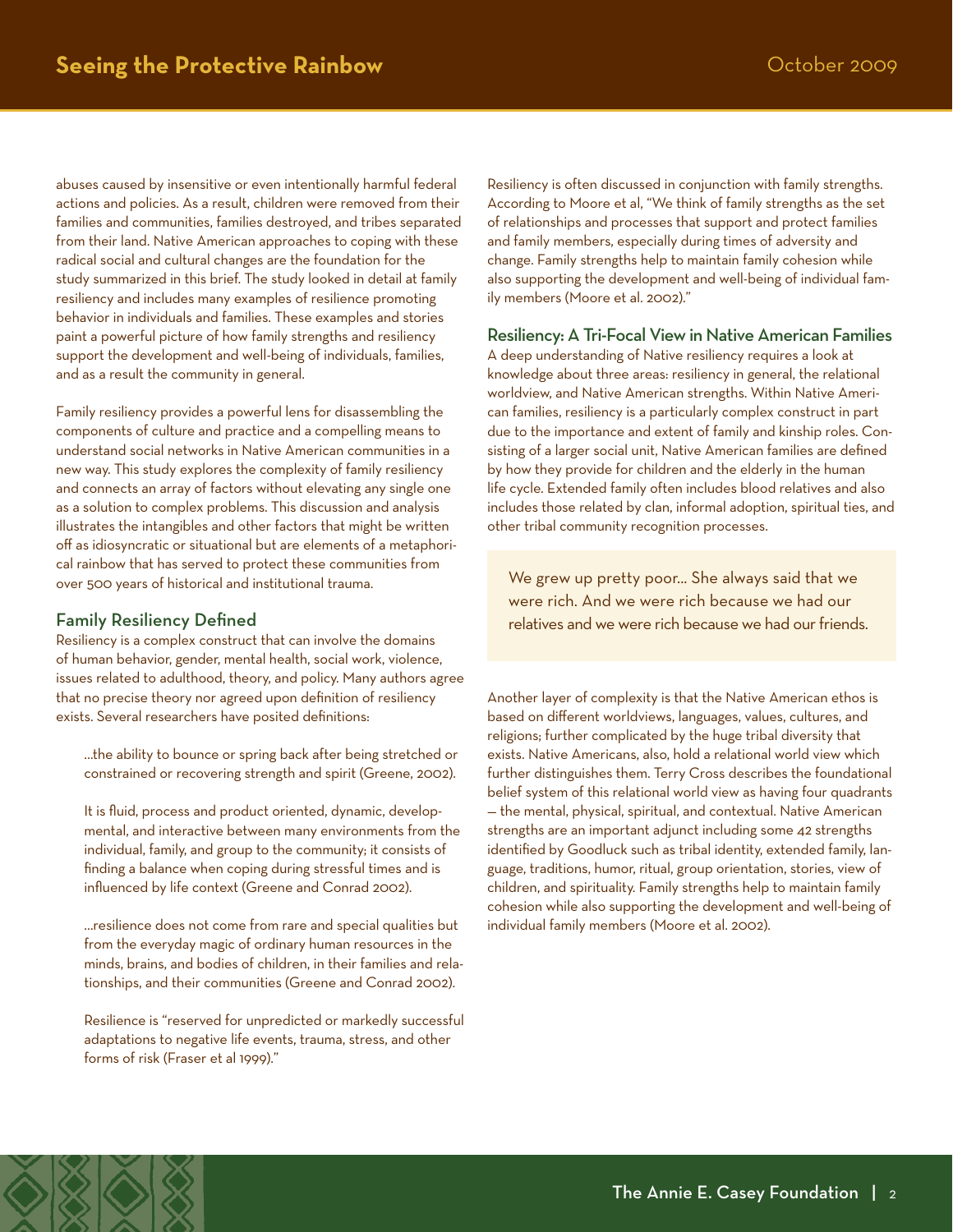Using this trifocal approach provides us with the knowledge, values, language, and skills needed to understand the complexity of resiliency from the tribal cultural perspective. Resiliency in Native American communities involves an interdependence of factors that are relational rather than linear according to Long and Nelson. While precise definitions vary across the broader community, many Native Americans characterize resiliency first through the broader themes of culture, traditions, language, spirituality, family and survival. For complex tribal groups like this, Grotberg defined resiliency as:

A universal capacity which allows a person, group, or community to prevent, minimize or overcome the damaging effects of adversity. Resilience may transform or make stronger the lives of those who are resilient. The resilient behavior may be in response to adversity in the form of maintenance or normal development despite adversity, or a promoter of growth beyond the present level of functioning (as cited in Greene and Conrad, 2002).

The concepts and practices of wellness, walking in beauty, harmony, and balance are extensions of resiliency-in-action within a tribal culture. Thus, when one sees an individual, family, group, or community showing signs of unhealthy, unbalanced, dysfunctional, and out of harmony behavior, this is a signal to all of the group members to "come into ceremony" once again. The cycle begins to restore itself through the use of traditions, values, and practices known to that culture and tribe.



Because Native Americans have such an inclusive group approach rather than a more individual orientation and differing values and belief systems "cultural resilience" may be a better fit with this population. Iris HeavyRunner, a respected Native American researcher, is the conceptual mother for an understanding of cultural resilience in tribal communities. Along with her colleague, J. Morris, Heavy-Runner has discussed traditional native culture and resilience and how these concepts provide fuel and energy to support healing in tribal communities (Heavyrunner and Morris 1997). She describes cultural resilience as a "message of hope, courage, faith, and persistence...it is at the core of why someone decides to heal."

According to Angell three themes of Native American resilience are traditional name, search for harmony, and identity. These themes provide Native individuals the protection against harmful influences in cross-cultural experiences. The connection to language and culture and the importance of resiliency is further underscored by the fact that every indigenous language has a word that means resilience (HeavyRunner and Marshall 2003). For example, one Lakota word for resiliency is wacan tognaka (translated as strong will) and a word in Ho-Chunch is wa nah igh mash jah (translated as strong mind).

#### Rainbow as Metaphor: Native Resiliency

The narratives in this study drew out an overriding theme; the protective nature of resiliency in the personal, familial, community, and tribal environments. The ability to be resilient in difficult times has allowed the individual, family, community and tribe to survive and provide for its members and to go forward in spite of difficulties. Seven other themes developed from the data, as follows and not presented in any hierarchal form: ethos and values, religion and spirituality, language, extended family, responses from culture, sense of humor and moving forward to the Seventh Generation. These seven themes are distinct and interwoven, representing the often invisible social and cultural context in which Native Americans live, play and work.

Native American belief systems often rely on elements from nature and the environment to illustrate their connections to the earth, animals, humans, unseen realities and other beings. Drawing from these beliefs, we used the rainbow as a metaphor to present these themes in a culturally relevant manner. The rainbow shows that the cycle of life continues, and demonstrates that the stories of Native people are part of an unending pattern of earth, sky and air.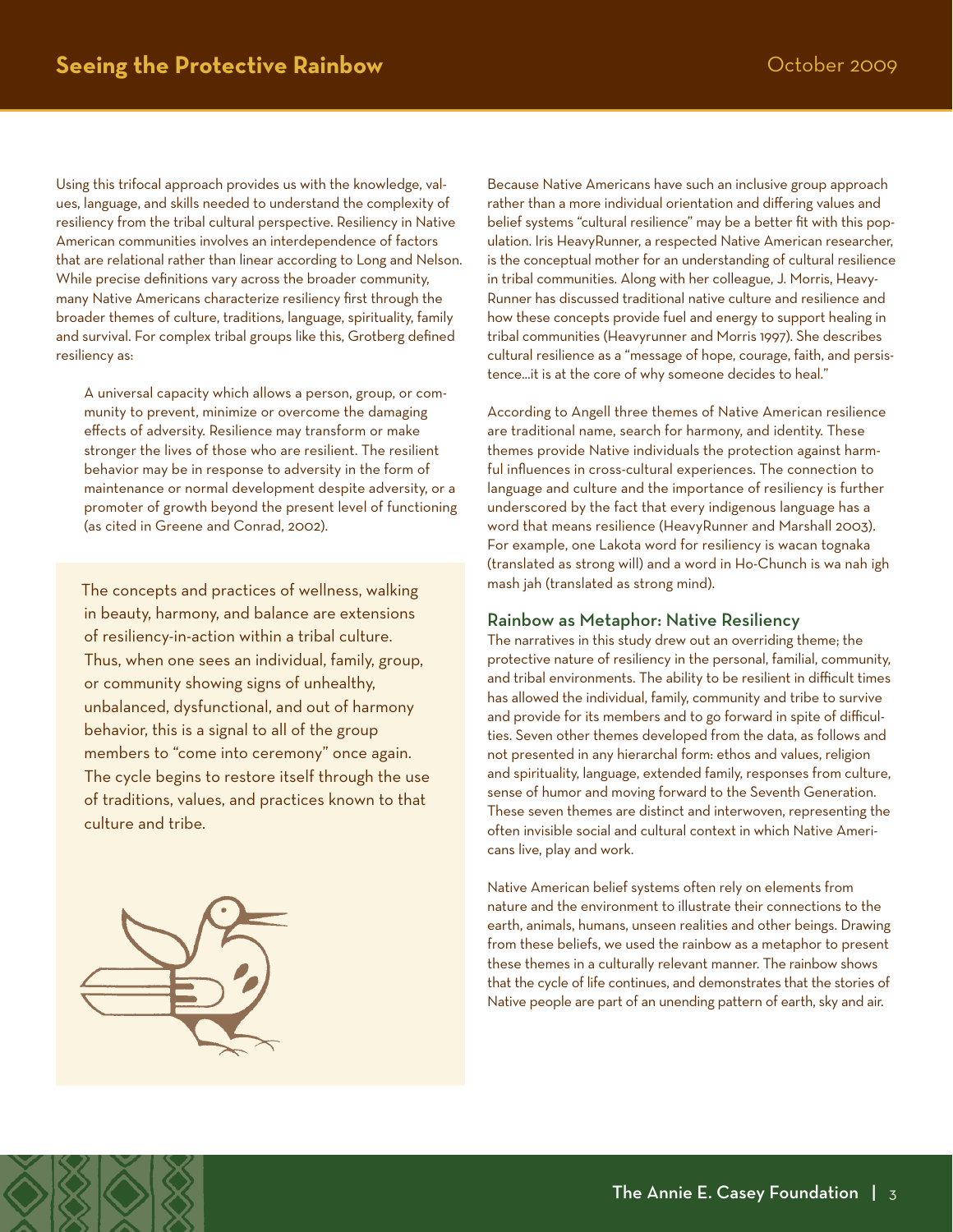

### **The Rainbow**

Traditional belief systems often rely on elements from nature and the environment to illustrate their connections to the earth, animals, humans, unseen realities, and other beings. In this context, the rainbow shows that the cycle of life continues, and demonstrates that the stories of the Indian people are part of an unending pattern of earth, sky, and air.

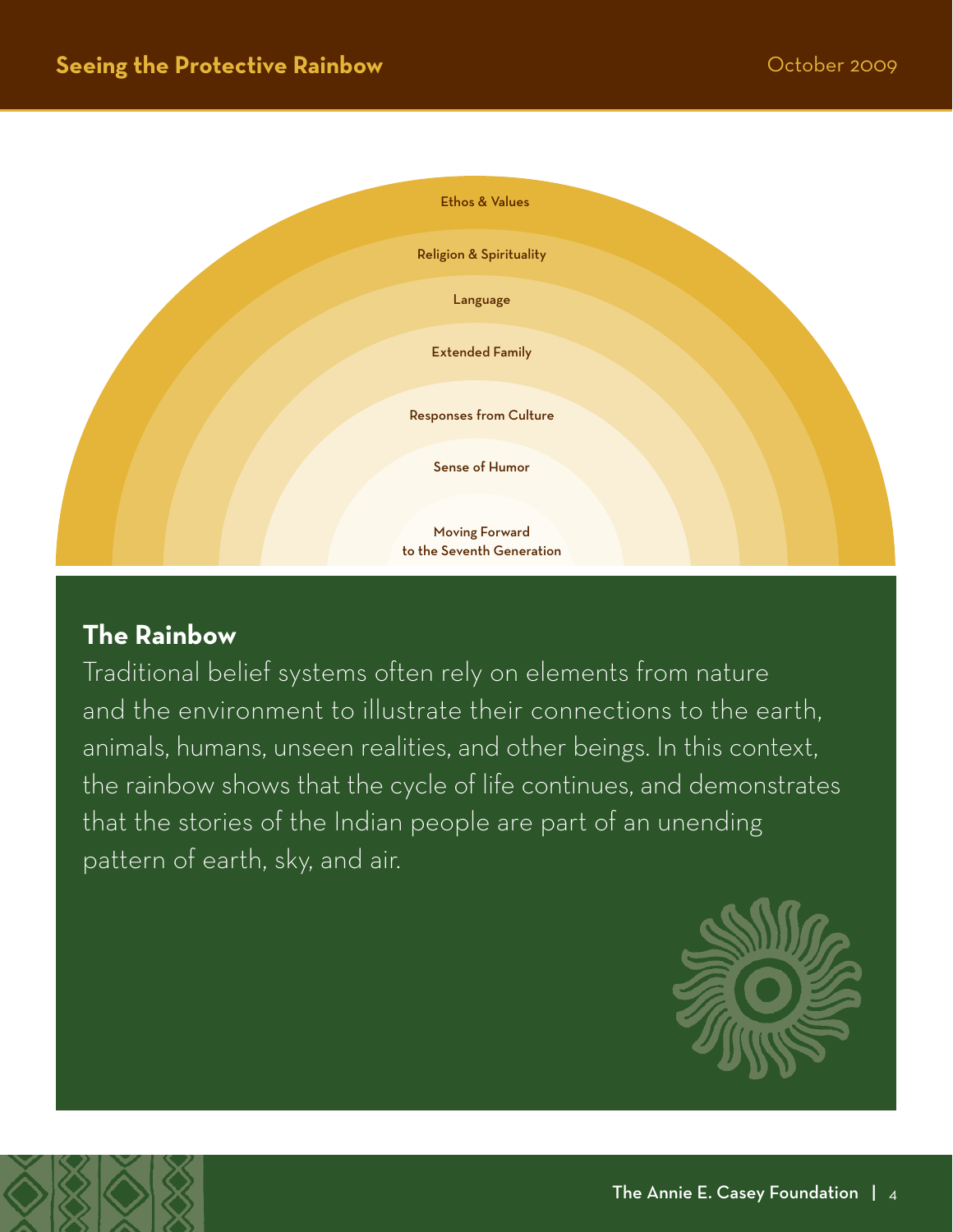### The Seven Themes of the Rainbow

**Ethos and Values:** Ethos is described as giving individuals their sense of belonging to a culture with similar belief systems and practices that guide their behavior. Neufeldt and Guralnik describe ethos as the "characteristics and distinguishing attitudes, habits, beliefs…of an individual or of a group (Neufeldt and Guralnik, 1991)." Respect is guided by a set of morals and behaviors that are based on higher level beliefs such as hope and optimism. "Being good" is part of the belief.

*"Respect toward other individuals is a paramount value…[I was taught to] always show people respect, no matter who it was."*

**Religion and Spirituality:** Religion was paramount in forming Native American ideas about resilience. For them, religion is part of the total circle of life and consistent with their relational worldview; mind, body, spirit, and context are considered one entity. Native Americans have strong religious beliefs to aid them in difficult times.

*"…And I've always known our Indian people are resilient…we've been resilient because of our culture and our spirituality and within the Creator."*

*"I think spirituality plays a very important role in our lives. If something happens, we all contact each other and have ceremony or do whatever we need to do to take care of the problem."*

**Language:** Language is seen as critical for passing culture, values, and beliefs to children by parents and elders. An understanding of traditional tribal language is important to convey the meaning of stories. In many of their stories, Native Americans talked about the loss of language including stories of how grandparents were forced to speak English in boarding schools, stripping them of their tribal languages.

*"When you think of war, when someone wants to defeat someone else, the first thing they take is their religion, they take their language and their culture, and they take their spirituality…so we've been through a war."*

*"Language itself [is] important. I get the stories from elders and use those. This reminds me of the things I gotta do to be responsible for my family, my children, myself, my tribe, and my language… I was told by an elder that language is a discipline in life… But that's what keeps me going, my language, my culture. So that's what we stress to young people and [you] have to learn that to get where you want to go.*

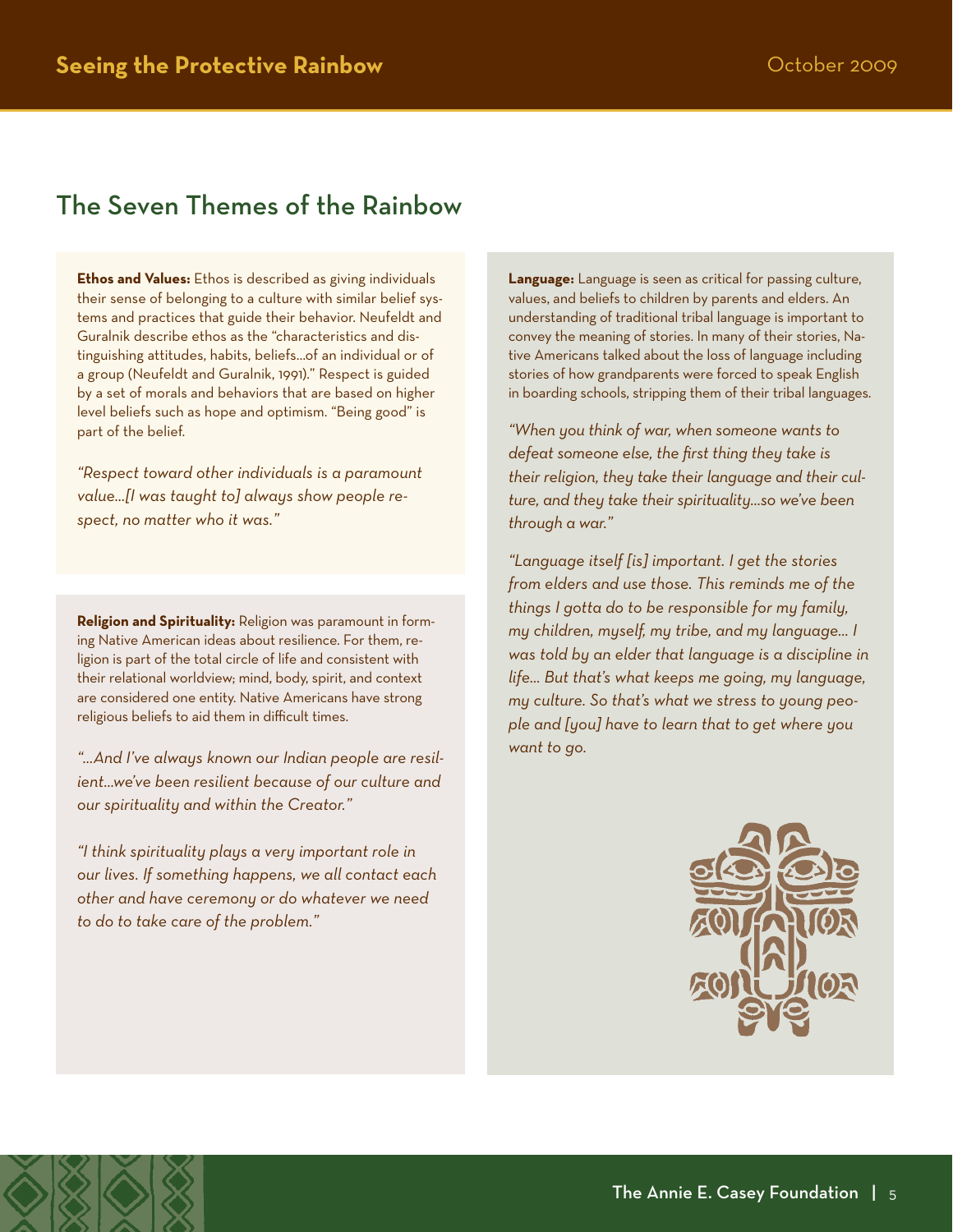**Extended Family:** The extended family is the nexus for resilience to express itself. The family, clan relationships, extended family, and other relatives play an important role in how they coped with adverse circumstances. This extended family plays a vital role with everyone coming together in times of stress and crisis to support family members. Stories illustrated the acceptance of one's role in family and community, the sense of loss of elders and their knowledge and wisdom, the pull to be available to children, siblings, family, community and tribe in order to give back what had been given by the elders.

*"Everybody pulled together, the whole community pulled together and they helped everybody bounce back. If you don't have problems, then you can't get strong."*

*"…unity with family, clan, and community, unwritten education which is how we learned things, respect to family, self, elders, and environment. We live a subsistence lifestyle. We're spiritual; we have a language; we have an identity. That networking of love, it's not just my family or my wife's family, it's my aunts and uncles and grandparents."* 

*"I feel like there's nothing I could tell an elder about resiliency. I would have to listen to them. If I could tell young people something, I would tell them to hold onto their elders with all of their might."*

**Responses from the Culture:** Many cultural based practices and tribal programs support members and families to bring out their strengths and to cope with various problems. Twelve cultural rituals that were most often referred to were: beadwork, drumming, sweat lodges, talking circles, dancing, smudging, prayer, visions and dreams, pow wows, naming ceremonies, medicine man and sun dance. Two tribal programs, canoe journey and cultural camps, were mentioned, revitalizing tradition and expanding horizons in terms of creative energy and ideas.

*"…traditional ways, as a center for me…The sweats [sweat lodge], it [sic] not really a sweat… the things that I go back to and sweat about is kind of healing for me. It's me where I need to be all the time…"*

*"And then the young men are in the inner circle and then their parents and grandparents are in the outer circle and then they say, you know, spiritually the ancestors are in the … circle…It's just really wonderful to see the effect that it has on those boys."*

**Sense of Humor:** Humor is the ability to not take life so seriously and an internal mechanism to help us put things into perspective, cope with difficulties, and bring grace into the world. It can be very subtle or more direct with jokes or self-depreciating stories.

*"A strength, I think, is a good sense of humor. I think it helps people to bounce back. In my family we've laughed at times that were some of the saddest, but it helped us get through it."*

*"I think humor is a huge part of our life…I think that my family uses humor a lot. Again, in a gentle way…"*

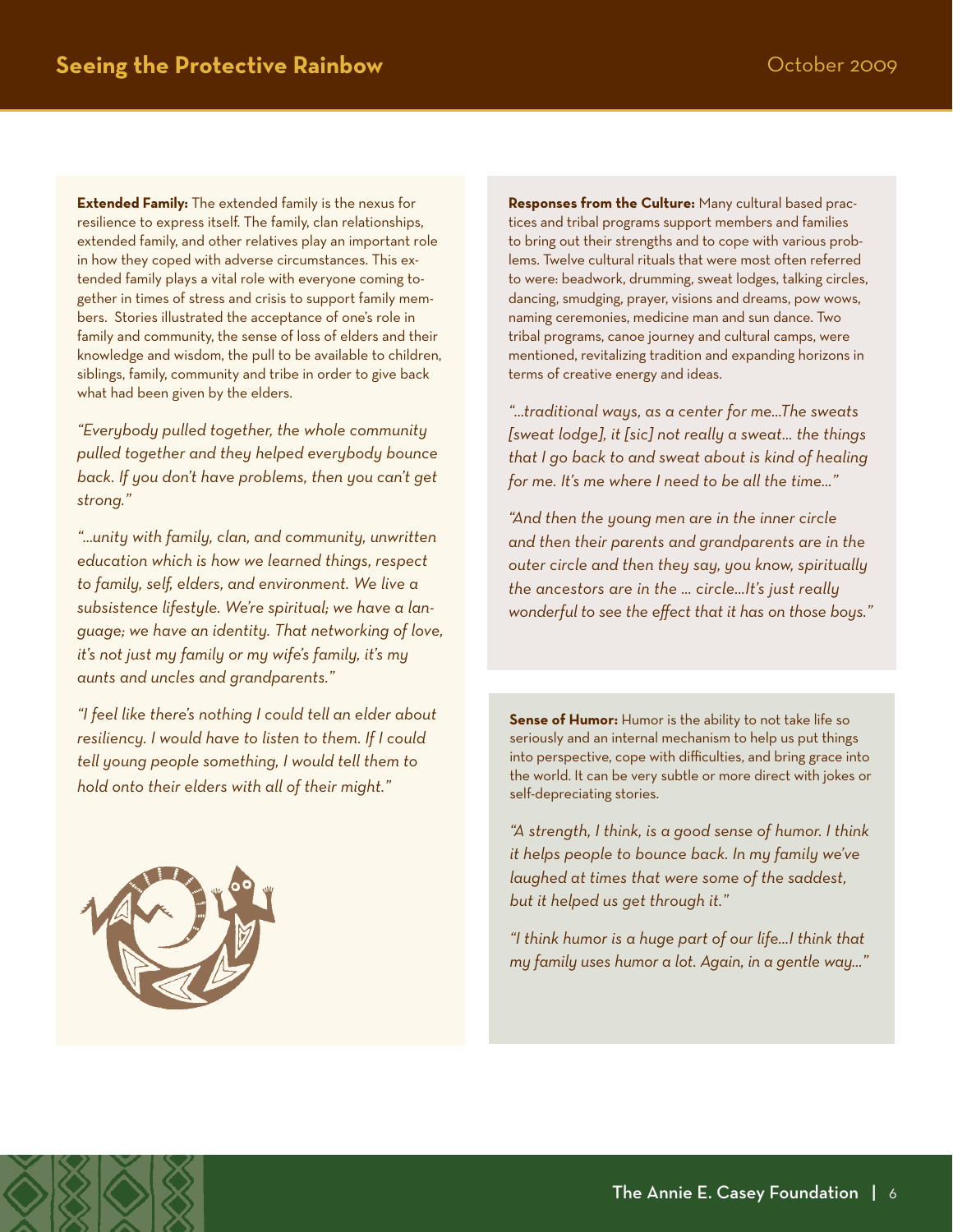**Moving Forward to the Seventh Generation:** Resiliency is part of a family's ability to move into the future and take a problem and cope with it in their own special way, ultimately moving to resolution or acceptance. Future thinking is also part of the resilient person. The concept of the "Seventh Generation" is inferred from the Great Law of the Iroquois which in practice means that Native American's must consider the impact of their decisions on the next seven generations.

*"[We are like a] blade of grass. When stepped on it bounces back and suggests that there's a strong inner core there that allows families to carry on [with the] stresses of life that come to everyone."*

*"The nature of Native American family resiliency is that resiliency is a cornerstone of family and tribal systems that provides protection within a cultural context. The traditions learned from elders and other community members provide a shield for individuals, families, and tribal communities to handle the problems in both personal and professional worlds."*

### Working More Effectively with Native American Communities:

Using these seven themes as a context, partners to Native communities can build trust to develop lasting relationships with community members over time. This study provides a useful entry point to understanding how these unseen forces operate. A deeper understanding of resiliency in tribal communities can inform the development of culturally responsive family strengthening approaches and models.

Federal, state and local policymakers, as well as, philanthropic organizations, can use this study to more effectively understand family resiliency across racial, ethnic, and socioeconomic groups, leading to deeper knowledge about the distinctions of communities and regions. This understanding can further inform public policies, program development, and engagement opportunities. For example, The Annie E. Casey Foundation used much of its learning



about Native family resiliency and asset-based approaches when developing its Native American Initiative. Furthermore, Organic Philanthropy, the Foundation's philanthropic model for working in Native and Southwest Border communities, is rooted in the belief that each community has inherent strengths, wisdom, resiliency and hope upon which to build a better future. In this model, Native communities possess the capacity and wisdom to find innovative solutions that allow them to meet their challenges head-on.

If we can understand what helps some people to function well in the context of high adversity, we may be able to incorporate this knowledge into new practice strategies (Fraser et al 1999).

### Research Methods

This project is an outgrowth of prior research conducted by the authors in the area of Native American children and youth wellbeing indicators. Identifying Native American strengths instead of focusing only on a deficit perspective was an important element of this work. Including deficit and positive indicators provides a more balanced picture of Native American well-being and both of these perspectives gives tribes and practitioners more complete access to the breadth of research data and information available for future planning and program development.

Quantitative and qualitative research methods were used to guide this investigation. The data was collected in focus groups comprised of individuals attending national Native American oriented conferences and training sessions in late 2002. The participants expressed their views and opinions about how they have personally experienced resiliency in their own lives and often gave examples from their professional work. The participants were primarily from Native American cultural backgrounds working as professionals in various human services-oriented organizations and representing all tribes around the country.

Note: All quotes in this document are from participants in the study unless otherwise noted